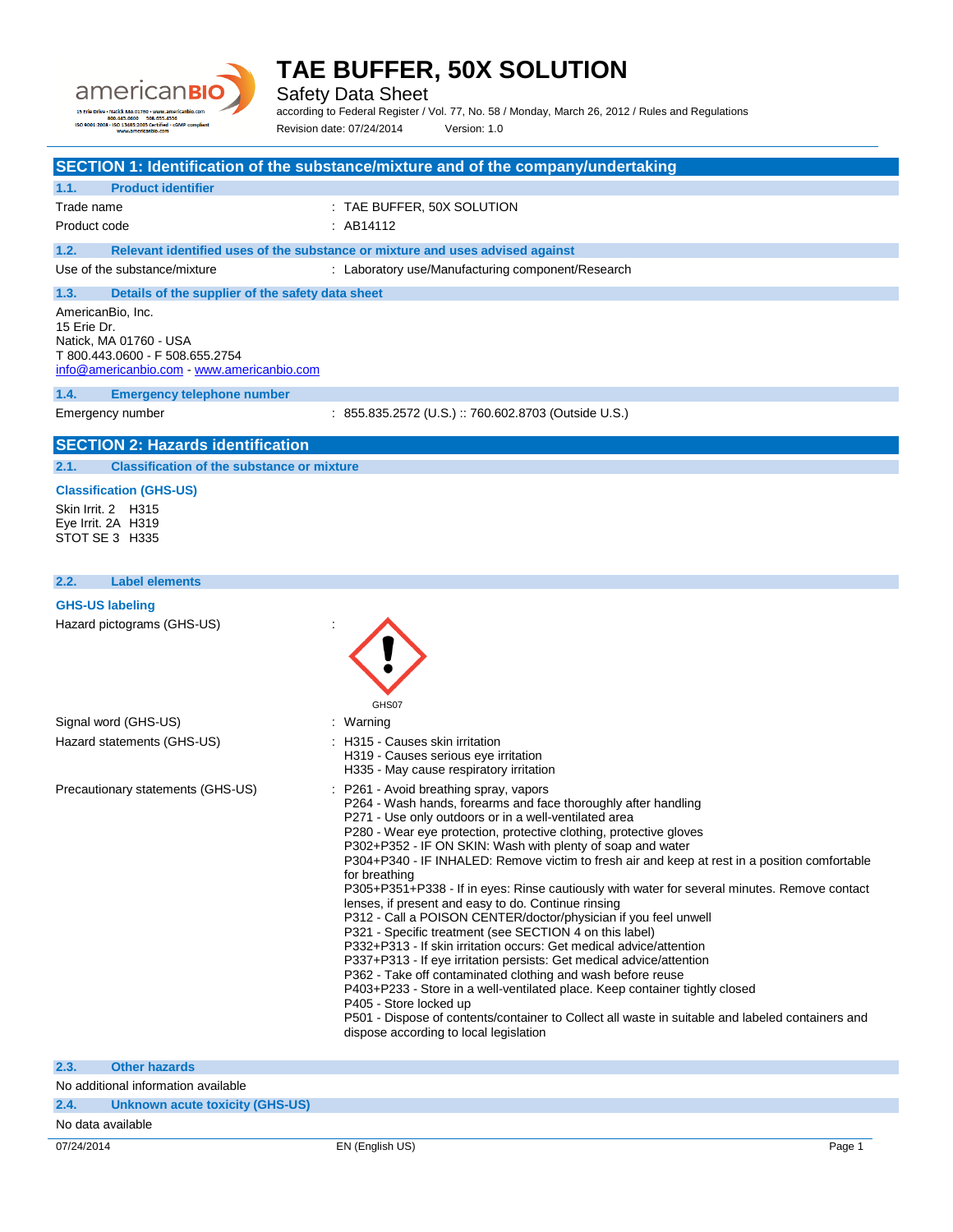Safety Data Sheet

according to Federal Register / Vol. 77, No. 58 / Monday, March 26, 2012 / Rules and Regulations

## **SECTION 3: Composition/information on ingredients**

## **3.1. Substance**

#### Not applicable

## Full text of H-phrases: see section 16

| 3.2.<br><b>Mixture</b>                                     |                           |               |                                                               |
|------------------------------------------------------------|---------------------------|---------------|---------------------------------------------------------------|
| <b>Name</b>                                                | <b>Product identifier</b> | $\frac{0}{2}$ | <b>Classification (GHS-US)</b>                                |
| water, reagent grade, usp purified                         | (CAS No) 7732-18-5        | > 75          | Not classified                                                |
| tris(hydroxymethyl)aminomethane                            | (CAS No) 77-86-1          | 20 - 30       | Skin Irrit, 2, H315<br>Eye Irrit. 2A, H319<br>STOT SE 3, H335 |
| disodium dihydrogen ethylenediaminetetraacetate, dihydrate | (CAS No) 6381-92-6        | $\lt 2$       | Not classified                                                |

| <b>SECTION 4: First aid measures</b>                                                                    |                                                                                                                                                                                     |  |
|---------------------------------------------------------------------------------------------------------|-------------------------------------------------------------------------------------------------------------------------------------------------------------------------------------|--|
| 4.1.<br><b>Description of first aid measures</b>                                                        |                                                                                                                                                                                     |  |
| First-aid measures general                                                                              | : Never give anything by mouth to an unconscious person. If you feel unwell, seek medical advice<br>(show the label where possible).                                                |  |
| First-aid measures after inhalation                                                                     | : Remove to fresh air and keep at rest in a position comfortable for breathing. Call a POISON<br>CENTER/doctor/physician if you feel unwell.                                        |  |
| First-aid measures after skin contact                                                                   | : Wash with plenty of soap and water. Wash contaminated clothing before reuse. If skin irritation<br>occurs: Get medical advice/attention.                                          |  |
| First-aid measures after eye contact                                                                    | : Rinse cautiously with water for several minutes. Remove contact lenses, if present and easy to<br>do. Continue rinsing. If eye irritation persists: Get medical advice/attention. |  |
| First-aid measures after ingestion                                                                      | : Rinse mouth. Do NOT induce vomiting. Obtain emergency medical attention.                                                                                                          |  |
| 4.2.<br>Most important symptoms and effects, both acute and delayed                                     |                                                                                                                                                                                     |  |
| Symptoms/injuries after inhalation                                                                      | : May cause respiratory irritation.                                                                                                                                                 |  |
| Symptoms/injuries after skin contact                                                                    | : Causes skin irritation.                                                                                                                                                           |  |
| Symptoms/injuries after eye contact                                                                     | : Causes serious eye irritation.                                                                                                                                                    |  |
| 4.3.<br>Indication of any immediate medical attention and special treatment needed                      |                                                                                                                                                                                     |  |
| No additional information available                                                                     |                                                                                                                                                                                     |  |
| <b>SECTION 5: Firefighting measures</b>                                                                 |                                                                                                                                                                                     |  |
| 5.1.<br><b>Extinguishing media</b>                                                                      |                                                                                                                                                                                     |  |
| suitable extinguishing media                                                                            | : Foam. Dry powder. Carbon dioxide. Water spray. Sand.                                                                                                                              |  |
| Unsuitable extinguishing media<br>: Do not use a heavy water stream.                                    |                                                                                                                                                                                     |  |
| 5.2.<br>Special hazards arising from the substance or mixture                                           |                                                                                                                                                                                     |  |
| No additional information available                                                                     |                                                                                                                                                                                     |  |
| 5.3.<br><b>Advice for firefighters</b>                                                                  |                                                                                                                                                                                     |  |
| Firefighting instructions                                                                               | : Use water spray or fog for cooling exposed containers. Exercise caution when fighting any<br>chemical fire. Avoid (reject) fire-fighting water to enter environment.              |  |
| Protection during firefighting                                                                          | : Do not enter fire area without proper protective equipment, including respiratory protection.                                                                                     |  |
| <b>SECTION 6: Accidental release measures</b>                                                           |                                                                                                                                                                                     |  |
| Personal precautions, protective equipment and emergency procedures<br>6.1.                             |                                                                                                                                                                                     |  |
| 6.1.1.<br>For non-emergency personnel                                                                   |                                                                                                                                                                                     |  |
| <b>Emergency procedures</b>                                                                             | : Evacuate unnecessary personnel.                                                                                                                                                   |  |
| 6.1.2.<br>For emergency responders                                                                      |                                                                                                                                                                                     |  |
| Protective equipment<br>: Equip cleanup crew with proper protection.                                    |                                                                                                                                                                                     |  |
| : Ventilate area.<br><b>Emergency procedures</b>                                                        |                                                                                                                                                                                     |  |
| 6.2.<br><b>Environmental precautions</b>                                                                |                                                                                                                                                                                     |  |
| Prevent entry to sewers and public waters. Notify authorities if liquid enters sewers or public waters. |                                                                                                                                                                                     |  |
| 6.3.<br>Methods and material for containment and cleaning up                                            |                                                                                                                                                                                     |  |
| Methods for cleaning up                                                                                 | : Soak up spills with inert solids, such as clay or diatomaceous earth as soon as possible. Collect<br>spillage. Store away from other materials.                                   |  |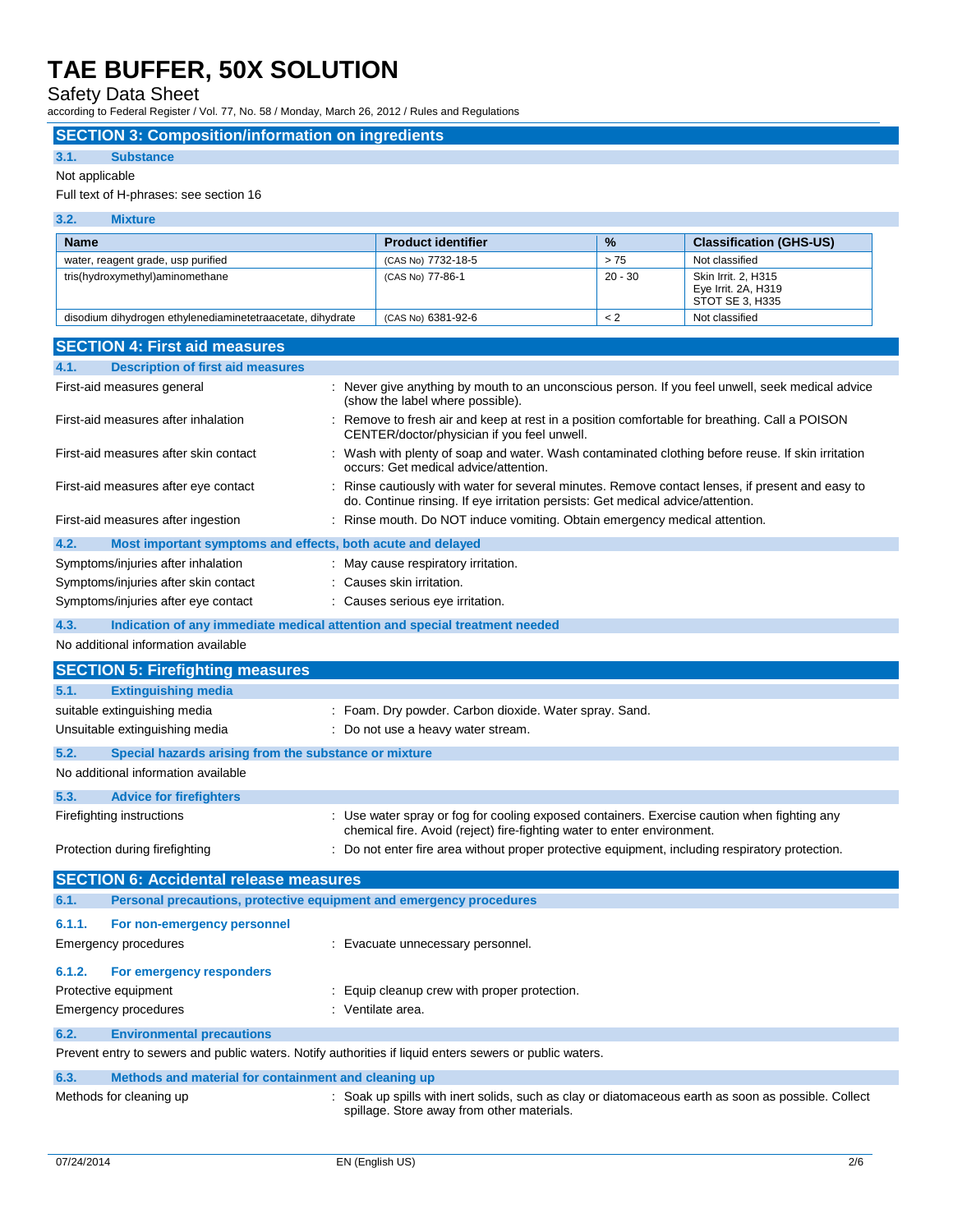Safety Data Sheet

according to Federal Register / Vol. 77, No. 58 / Monday, March 26, 2012 / Rules and Regulations

## **6.4. Reference to other sections**

See Heading 8. Exposure controls and personal protection.

|      | <b>SECTION 7: Handling and storage</b>                       |                                                                                                                                                                                                                                                                             |
|------|--------------------------------------------------------------|-----------------------------------------------------------------------------------------------------------------------------------------------------------------------------------------------------------------------------------------------------------------------------|
| 7.1. | <b>Precautions for safe handling</b>                         |                                                                                                                                                                                                                                                                             |
|      | Precautions for safe handling                                | : Wash hands and other exposed areas with mild soap and water before eat, drink or smoke and<br>when leaving work. Provide good ventilation in process area to prevent formation of vapor. Avoid<br>breathing mist/vapours. Use only outdoors or in a well-ventilated area. |
|      | Hygiene measures                                             | : Wash hands and other exposed areas with mild soap and water before eat, drink or smoke and<br>when leaving work.                                                                                                                                                          |
| 7.2. | Conditions for safe storage, including any incompatibilities |                                                                                                                                                                                                                                                                             |
|      | Storage conditions                                           | : Keep only in the original container in a cool, well ventilated place away from : Direct sunlight.<br>Keep container tightly closed.                                                                                                                                       |
|      | Incompatible products                                        | : Strong bases, strong acids.                                                                                                                                                                                                                                               |
|      | Incompatible materials                                       | : Sources of ignition. Direct sunlight.                                                                                                                                                                                                                                     |
| 7.3. | Specific end use(s)                                          |                                                                                                                                                                                                                                                                             |

No additional information available

## **SECTION 8: Exposure controls/personal protection**

**8.1. Control parameters**

No additional information available

| 8.2.              | <b>Exposure controls</b>      |                                           |
|-------------------|-------------------------------|-------------------------------------------|
|                   | Personal protective equipment | : Avoid all unnecessary exposure.         |
| Hand protection   |                               | : Wear protective gloves.                 |
| Eye protection    |                               | : Chemical goggles or safety glasses.     |
|                   | Skin and body protection      | : Wear suitable protective clothing.      |
|                   | Respiratory protection        | : Wear approved mask.                     |
| Other information |                               | : When using, do not eat, drink or smoke. |

## **SECTION 9: Physical and chemical properties**

| <u>ULUTION 9. THYSICAI AND CHENNEAL PLOPERIES</u>             |                     |     |
|---------------------------------------------------------------|---------------------|-----|
| 9.1.<br>Information on basic physical and chemical properties |                     |     |
| Physical state                                                | $:$ Liquid          |     |
| Color                                                         | : Colorless.        |     |
| Odor                                                          | : characteristic.   |     |
| Odor threshold                                                | : No data available |     |
| рH                                                            | : No data available |     |
| Relative evaporation rate (butyl acetate=1)                   | : No data available |     |
| Melting point                                                 | : No data available |     |
| Freezing point                                                | : No data available |     |
| Boiling point                                                 | : No data available |     |
| Flash point                                                   | : No data available |     |
| Self ignition temperature                                     | : No data available |     |
| Decomposition temperature                                     | : No data available |     |
| Flammability (solid, gas)                                     | : No data available |     |
| Vapor pressure                                                | : No data available |     |
| Relative vapor density at 20 °C                               | : No data available |     |
| Relative density                                              | : No data available |     |
| Solubility                                                    | : No data available |     |
| Log Pow                                                       | : No data available |     |
| Log Kow                                                       | : No data available |     |
| Viscosity, kinematic                                          | : No data available |     |
| Viscosity, dynamic                                            | : No data available |     |
| Explosive properties                                          | : No data available |     |
|                                                               |                     |     |
| 07/24/2014                                                    | EN (English US)     | 3/6 |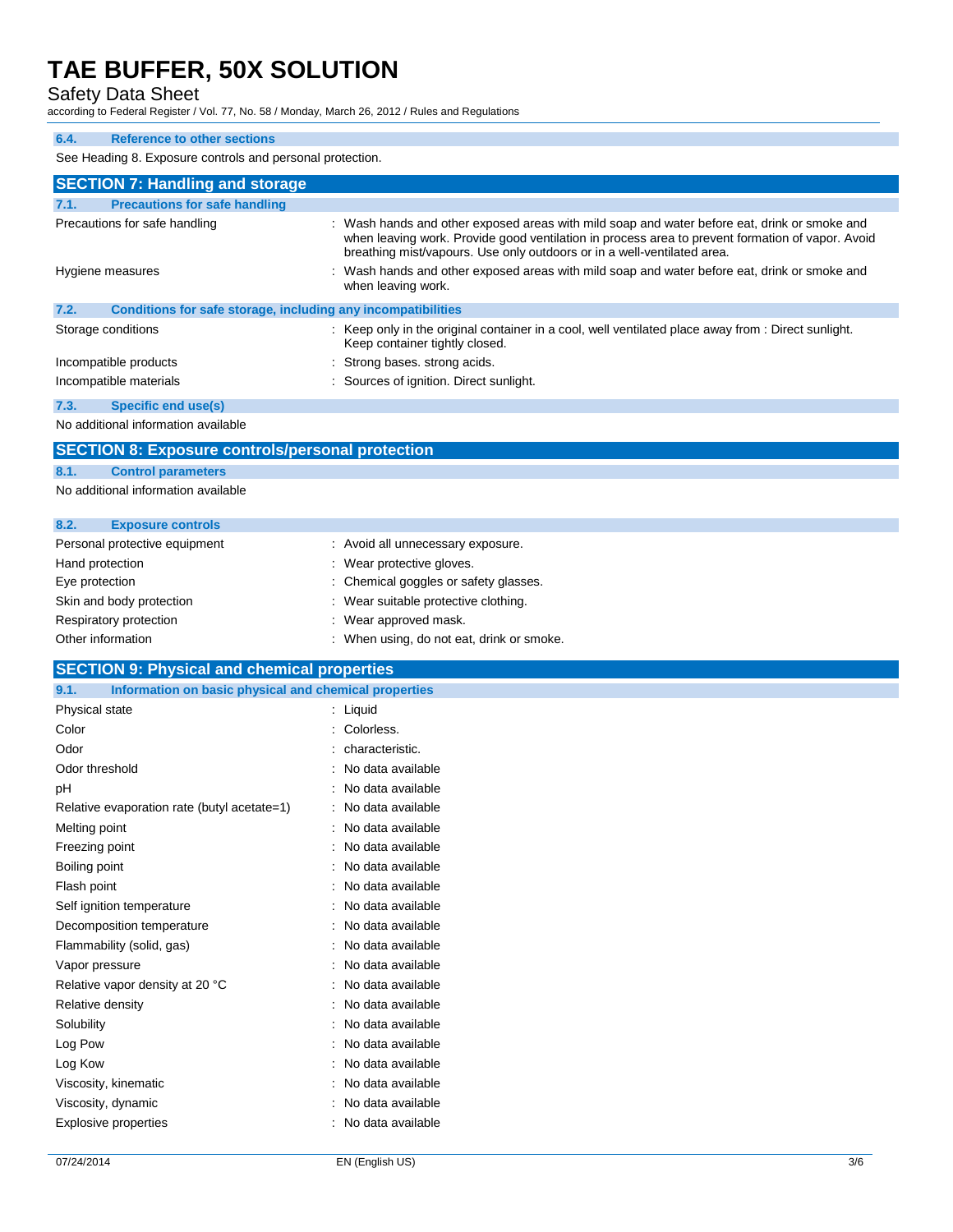## Safety Data Sheet

according to Federal Register / Vol. 77, No. 58 / Monday, March 26, 2012 / Rules and Regulations

| $10001$ and $10001$ and $100000$ and $11, 100, 001$ mondary, materially, $201$ and $1000$ and $1000$ and $1000$ |                     |  |
|-----------------------------------------------------------------------------------------------------------------|---------------------|--|
| Oxidizing properties                                                                                            | : No data available |  |
| <b>Explosive limits</b>                                                                                         | : No data available |  |
| <b>Other information</b><br>9.2.                                                                                |                     |  |
| No additional information available                                                                             |                     |  |
| <b>SECTION 10: Stability and reactivity</b>                                                                     |                     |  |
| 10.1.<br><b>Reactivity</b>                                                                                      |                     |  |
| No additional information available                                                                             |                     |  |
| 10.2.<br><b>Chemical stability</b>                                                                              |                     |  |
| Not established.                                                                                                |                     |  |
| 10.3.<br><b>Possibility of hazardous reactions</b>                                                              |                     |  |
| Not established.                                                                                                |                     |  |
| 10.4.<br><b>Conditions to avoid</b>                                                                             |                     |  |
| Direct sunlight. Extremely high or low temperatures.                                                            |                     |  |
| 10.5.<br><b>Incompatible materials</b>                                                                          |                     |  |
| strong acids. Strong bases.                                                                                     |                     |  |
| 10.6.<br><b>Hazardous decomposition products</b>                                                                |                     |  |
| fume. Carbon monoxide. Carbon dioxide.                                                                          |                     |  |
| <b>SECTION 11: Toxicological information</b>                                                                    |                     |  |

**11.1. Information on toxicological effects**

## Acute toxicity **in the case of the case of the case of the case of the case of the case of the case of the case of the case of the case of the case of the case of the case of the case of the case of the case of the case of**

| disodium dihydrogen ethylenediaminetetraacetate, dihydrate (6381-92-6) |                                                                   |  |
|------------------------------------------------------------------------|-------------------------------------------------------------------|--|
| LD50 oral rat                                                          | > 2000 mg/kg (Rat)                                                |  |
| LD50 dermal rabbit                                                     | > 5000 mg/kg (Rabbit)                                             |  |
| tris(hydroxymethyl)aminomethane (77-86-1)                              |                                                                   |  |
| LD50 oral rat                                                          | 5900 mg/kg (Rat)                                                  |  |
| Skin corrosion/irritation                                              | Causes skin irritation.                                           |  |
| Serious eye damage/irritation                                          | Causes serious eye irritation.                                    |  |
| Respiratory or skin sensitization                                      | Not classified                                                    |  |
| Germ cell mutagenicity                                                 | Not classified                                                    |  |
| Carcinogenicity                                                        | Not classified                                                    |  |
| Reproductive toxicity                                                  | Not classified                                                    |  |
| Specific target organ toxicity (single exposure)                       | : May cause respiratory irritation.                               |  |
| Specific target organ toxicity (repeated<br>exposure)                  | : Not classified                                                  |  |
| Aspiration hazard                                                      | Not classified                                                    |  |
| Potential Adverse human health effects and<br>symptoms                 | Based on available data, the classification criteria are not met. |  |
| Symptoms/injuries after inhalation                                     | : May cause respiratory irritation.                               |  |
| Symptoms/injuries after skin contact                                   | Causes skin irritation.                                           |  |
| Symptoms/injuries after eye contact                                    | Causes serious eye irritation.                                    |  |

## **SECTION 12: Ecological information**

## **12.1. Toxicity**

L.

| disodium dihydrogen ethylenediaminetetraacetate, dihydrate (6381-92-6) |                                                       |     |
|------------------------------------------------------------------------|-------------------------------------------------------|-----|
| LC50 fish 1                                                            | 320 mg/l (96 h; Poecilia reticulata; Anhydrous form)  |     |
| EC50 Daphnia 1                                                         | > 100 mg/l (24 h; Daphnia magna)                      |     |
| EC50 other aquatic organisms 1                                         | 403 mg/l (3 h; Activated sludge; Anhydrous form)      |     |
| LC50 fish 2                                                            | 1827 mg/l (96 h; Lepomis macrochirus; Anhydrous form) |     |
| 07/24/2014<br>EN (English US)                                          |                                                       | 4/6 |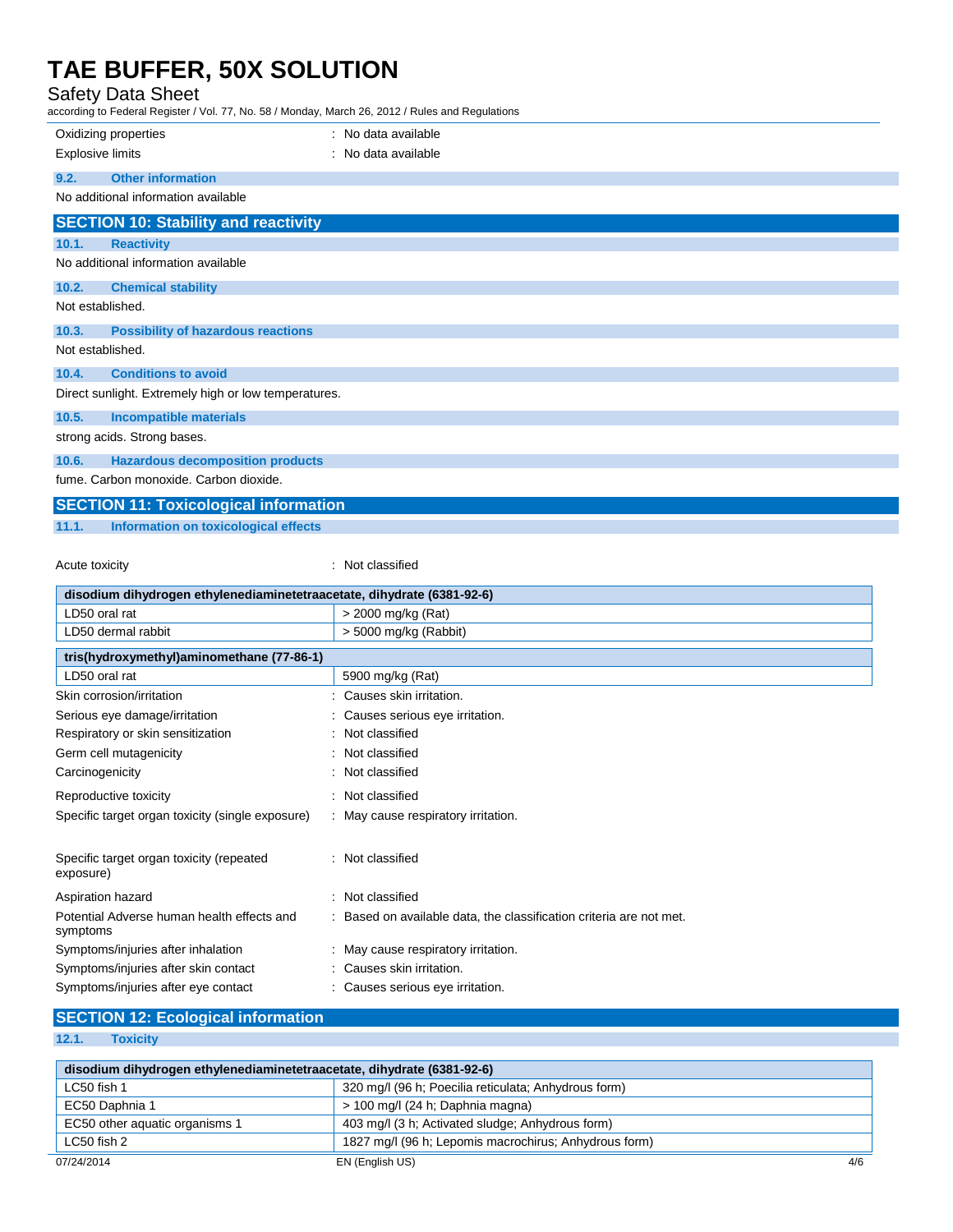Safety Data Sheet

according to Federal Register / Vol. 77, No. 58 / Monday, March 26, 2012 / Rules and Regulations

| 12.2.<br><b>Persistence and degradability</b>                          |                                                                               |  |  |
|------------------------------------------------------------------------|-------------------------------------------------------------------------------|--|--|
| TAE BUFFER, 50X SOLUTION                                               |                                                                               |  |  |
| Persistence and degradability<br>Not established.                      |                                                                               |  |  |
| disodium dihydrogen ethylenediaminetetraacetate, dihydrate (6381-92-6) |                                                                               |  |  |
| Persistence and degradability                                          | Not readily biodegradable in water.                                           |  |  |
| Biochemical oxygen demand (BOD)<br>0.01 g O <sup>2</sup> /g substance  |                                                                               |  |  |
| tris(hydroxymethyl)aminomethane (77-86-1)                              |                                                                               |  |  |
| Persistence and degradability                                          | Biodegradability in water: no data available.                                 |  |  |
|                                                                        |                                                                               |  |  |
| 12.3.<br><b>Bioaccumulative potential</b>                              |                                                                               |  |  |
| TAE BUFFER, 50X SOLUTION                                               |                                                                               |  |  |
| Bioaccumulative potential                                              | Not established.                                                              |  |  |
| disodium dihydrogen ethylenediaminetetraacetate, dihydrate (6381-92-6) |                                                                               |  |  |
| Bioaccumulative potential                                              | No bioaccumulation data available.                                            |  |  |
| tris(hydroxymethyl)aminomethane (77-86-1)                              |                                                                               |  |  |
| Log Pow                                                                | $-1.56$                                                                       |  |  |
| Bioaccumulative potential                                              | Bioaccumulation: not applicable.                                              |  |  |
| 12.4.<br><b>Mobility in soil</b>                                       |                                                                               |  |  |
| No additional information available                                    |                                                                               |  |  |
|                                                                        |                                                                               |  |  |
| 12.5.<br><b>Other adverse effects</b>                                  |                                                                               |  |  |
| Other information                                                      | : Avoid release to the environment.                                           |  |  |
| <b>SECTION 13: Disposal considerations</b>                             |                                                                               |  |  |
| 13.1.<br><b>Waste treatment methods</b>                                |                                                                               |  |  |
| Waste disposal recommendations                                         | : Dispose in a safe manner in accordance with local/national regulations.     |  |  |
| Ecology - waste materials                                              | : Avoid release to the environment.                                           |  |  |
| <b>SECTION 14: Transport information</b>                               |                                                                               |  |  |
| In accordance with DOT                                                 |                                                                               |  |  |
| No dangerous good in sense of transport regulations                    |                                                                               |  |  |
| <b>Additional information</b>                                          |                                                                               |  |  |
| Other information                                                      | : No supplementary information available.                                     |  |  |
|                                                                        |                                                                               |  |  |
| <b>ADR</b>                                                             |                                                                               |  |  |
| Transport document description                                         | : UN N/A                                                                      |  |  |
| Packing group (ADR)                                                    | $\therefore$ N/A                                                              |  |  |
| Hazard identification number (Kemler No.)                              | : N/A                                                                         |  |  |
| Classification code (ADR)                                              | : N/A                                                                         |  |  |
|                                                                        |                                                                               |  |  |
| <b>Transport by sea</b>                                                |                                                                               |  |  |
| No additional information available                                    |                                                                               |  |  |
| <b>Air transport</b>                                                   |                                                                               |  |  |
| No additional information available                                    |                                                                               |  |  |
| <b>SECTION 15: Regulatory information</b>                              |                                                                               |  |  |
| 15.1. US Federal regulations                                           |                                                                               |  |  |
|                                                                        |                                                                               |  |  |
| disodium dihydrogen ethylenediaminetetraacetate, dihydrate (6381-92-6) |                                                                               |  |  |
|                                                                        | Not listed on the United States TSCA (Toxic Substances Control Act) inventory |  |  |
| tris(hydroxymethyl)aminomethane (77-86-1)                              |                                                                               |  |  |
|                                                                        | Listed on the United States TSCA (Toxic Substances Control Act) inventory     |  |  |
|                                                                        |                                                                               |  |  |